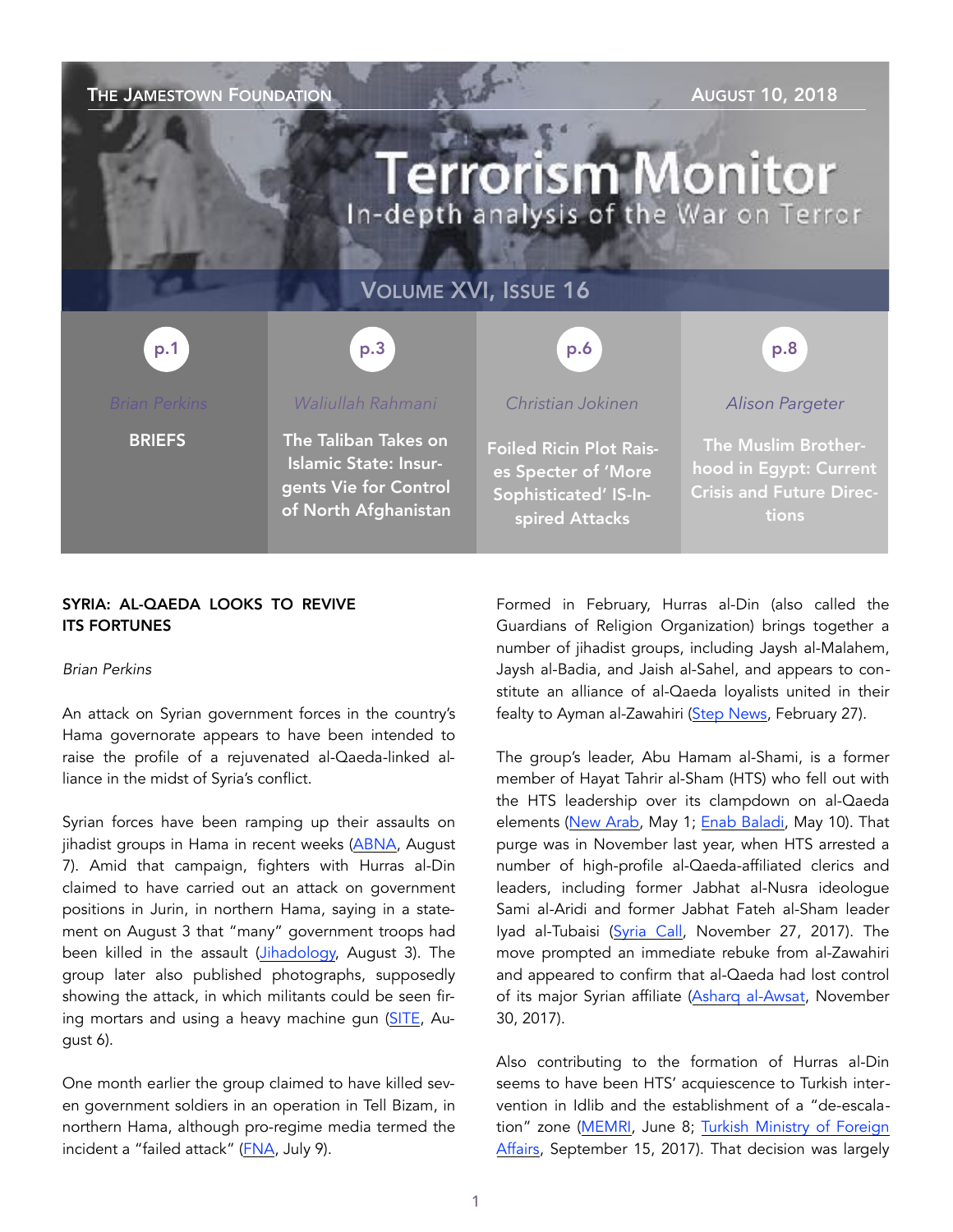pragmatic on the part of HTS, but has potentially laid it open to an ideological backlash from other hardliners.

However, while critical of HTS, Hurras al-Din appears keen to avoid conflict with the group. In any case, it is in no position to threaten it, with its fighters spread thinly and under-resourced. Nonetheless, the images the group published supposedly depicting its attack on government troops in Jurin showcased an improved arsenal and could be seen as an attempt to bolster its position as it seeks to pick up the support of local groups unhappy with its rival's new direction. The emergence of Hurras al-Din offers al-Qaeda its best chance yet to reinvigorate its support in Syria.

## TUNISIA: TROUBLED POLITICS ALLOWS MILITANTS TO MAXIMIZE IMPACT

#### *Brian Perkins*

An attack on a police patrol last month by al-Qaedalinked fighters has raised fears of greater militant activity in Tunisia as a political crisis in the capital Tunis gathers pace. The situation, however, remains relatively controlled.

Six members of the Tunisian National Guard were killed and three others wounded in July when militants attacked a patrol in Ghardimaou in the northwestern region of Jendouba, in an area known to be a communications black spot ([al-Jazeera,](https://www.aljazeera.com/news/2018/07/tunisia-police-killed-attack-algeria-border-180708120852286.html) July 8; [Asharq al-Awsat,](https://aawsat.com/english/home/article/1325686/terrorist-attack-kills-9-members-tunisian-national-guard) July 9). The group's patrol vehicles were reportedly hit by an improvised explosive device before waiting militants opened fire on the survivors [\(TAP,](https://www.tap.info.tn/en/Portal-Politics/10363944-ghardimaou-attack) July 9). On July 8, a statement from al-Qaeda in the Islamic Maghreb (AQIM) said its Tunisian branch, the Katiba Uqba ibn Nafi (KUIN), had carried out the attack, a claim made through a newly created Telegram channel for the group.

The incident, which sparked national outrage in Tunisia, is significant as the first major KUIN attack this year. Although still relatively small, it successfully dealt a blow to the Tunisian tourism sector, which is slowly rebuilding after two major attacks in 2015. The attack on holidaymakers took place at a resort in Sousse, with authorities cancelling cultural events, including an international music festival ([TAP,](https://www.tap.info.tn/en/Portal-Culture-and-Media/10363307-ghardimaou-terror) July 8).

KUIN has long had a presence in the Chaambi mountain range along the border with Algeria, but has suffered a series of setbacks at the hands of the security forces, including losing its leader, Mourad Chaieb, in August last year and a number of other leaders ([MosaiqueFM,](https://www.mosaiquefm.net/fr/actualite-national-tunisie/184488/qui-est-mourad-chaieb-le-terroriste-abattu-a-kasserine) August 9, 2017; [MME](http://www.middleeasteye.net/news/tunisian-special-forces-slay-senior-al-qaeda-member-285873027), January 21). The Ghardimaou attack could indicate the group is reconfiguring.

European governments will be watching the situation closely, especially following the arrest of a Tunisian national in Germany accused of planning an attack using the poison ricin (see Christian Jokinen's article in this issue of Terrorism Monitor). Furthermore, an announcement this month by Tunisian officials reported that they have uncovered an international network funneling suspected terrorists from Iraq and Turkey into Europe ([Asharq al-Awsat](https://aawsat.com/english/home/article/1352851/tunisia-uncovers-international-network-smuggles-terrorists-europe), August 4).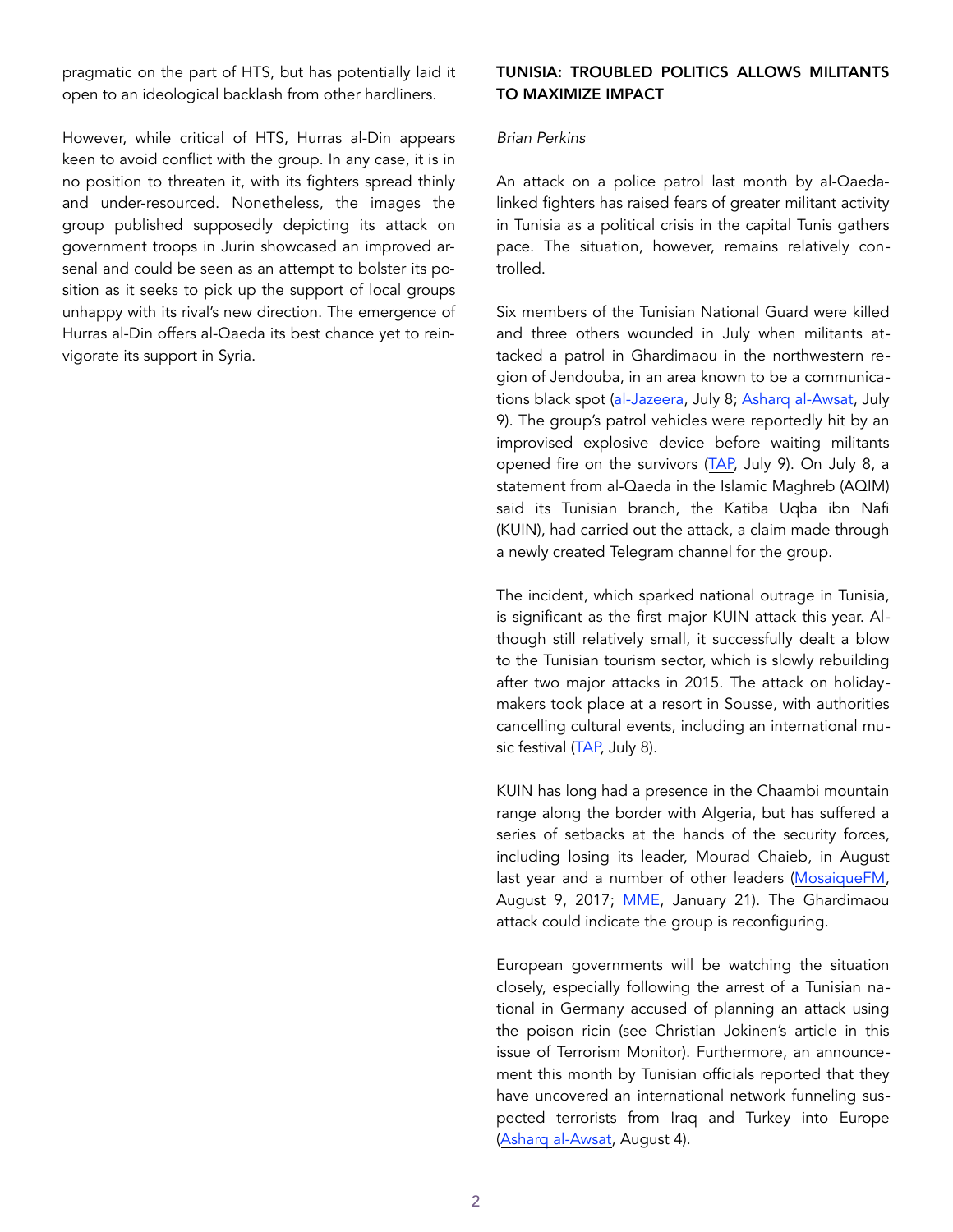All this comes at a difficult time for Tunisia politically, with Prime Minister Youssef Chahed facing calls to resign following a shift in the balance of power within the governing coalition. The ongoing dispute between the Nida Tunis and Ennahda parties, which lead the coalition, threatens to paralyze government decision-making. Jihadist attacks make the situation more difficult as critics like to push the blame toward the government and Ennahda, the main Islamic party [\(Realites](https://www.realites.com.tn/2018/07/attentat-a-ghardimaou-ennahdha-et-le-gouvernement-pointes-du-doigt/), July 8).

Nonetheless, Tunisia's political deadlock is not unresolvable—a well-timed cabinet reshuffle could ease tensions. Meanwhile, KUIN, which has been relatively quiet for months, still appears to be on the back foot, confined to the Chaambi Mountains where it is in competition with the Islamic State-linked Jund al-Khilafah-Tunisia.

# The Taliban Takes on Islamic State: Insurgents Vie for Control of Northern Afghanistan

## *Waliullah Rahmani*

Fierce fighting between the Taliban and Islamic State-Khorasan (IS-K), the Afghan chapter of IS, have seen hundreds of militants killed in Jowzjan and Faryab provinces, two provinces in northern Afghanistan considered to be IS-K strongholds. About 300 militants were killed in two weeks of clashes between IS-K and the Taliban, which began on July 25 in the Darzab district of Jowzjan. It was the Taliban's third major offensive against their rivals, and saw about 200 IS-K fighters hand themselves over to government forces rather than face the Taliban. Video footage from August 1, released by the government, showed IS-K fighters demanding protection in return for their surrender [\(Khabarnama,](http://khabarnama.net/blog/2018/08/02/demands-to-trail-surrendered-isis-members/) August 2).

The Taliban reportedly attacked IS-K forces, inflicting heavy losses on the group. Senior commanders on both sides were killed in the fighting. A spokesperson for the Jowzjan governor told local outlets that Haji Qumandan, the deputy leader of IS-K in northern Afghanistan, had been killed. The governor also reported the deaths of many senior Taliban members, including Haji Shakir, the district chief for Sangcharak district of Sar-e Pol ([Khabar](http://khabarnama.net/blog/2018/07/25/300-killed-in-fight-between-taliban-and-isis-in-jawezjan/)[nama,](http://khabarnama.net/blog/2018/07/25/300-killed-in-fight-between-taliban-and-isis-in-jawezjan/) July 25). An earlier report on July 18 claimed that two IS-K fighters targeted a Taliban gathering in Sayyad district of Sar-e Pol, killing 15 Taliban militants and wounding five others [\(Khabarnama,](http://khabarnama.net/blog/2018/07/18/215-dead-and-wounded-taliban-and-isil-clashes-in-jawzjan-province/) July 18).

Sar-e Pol, Jowzjan and Faryab are not the only provinces where the Taliban and IS-K have engaged in heavy clashes. The fighting appears to be a growing trend that has hit record levels of violence in the last three years following emergence of IS-K in Afghanistan. While a truce of sorts appears to be in place between the two groups in Afghanistan's southwestern and southern provinces, in the north it appears to be the Taliban's intention to eliminate IS-K forces entirely ([Khabarnama,](http://khabarnama.net/blog/2018/07/30/darzab-the-battleground-of-opposition-groups/) July 2018).

## Darzab: IS-K's Northern Stronghold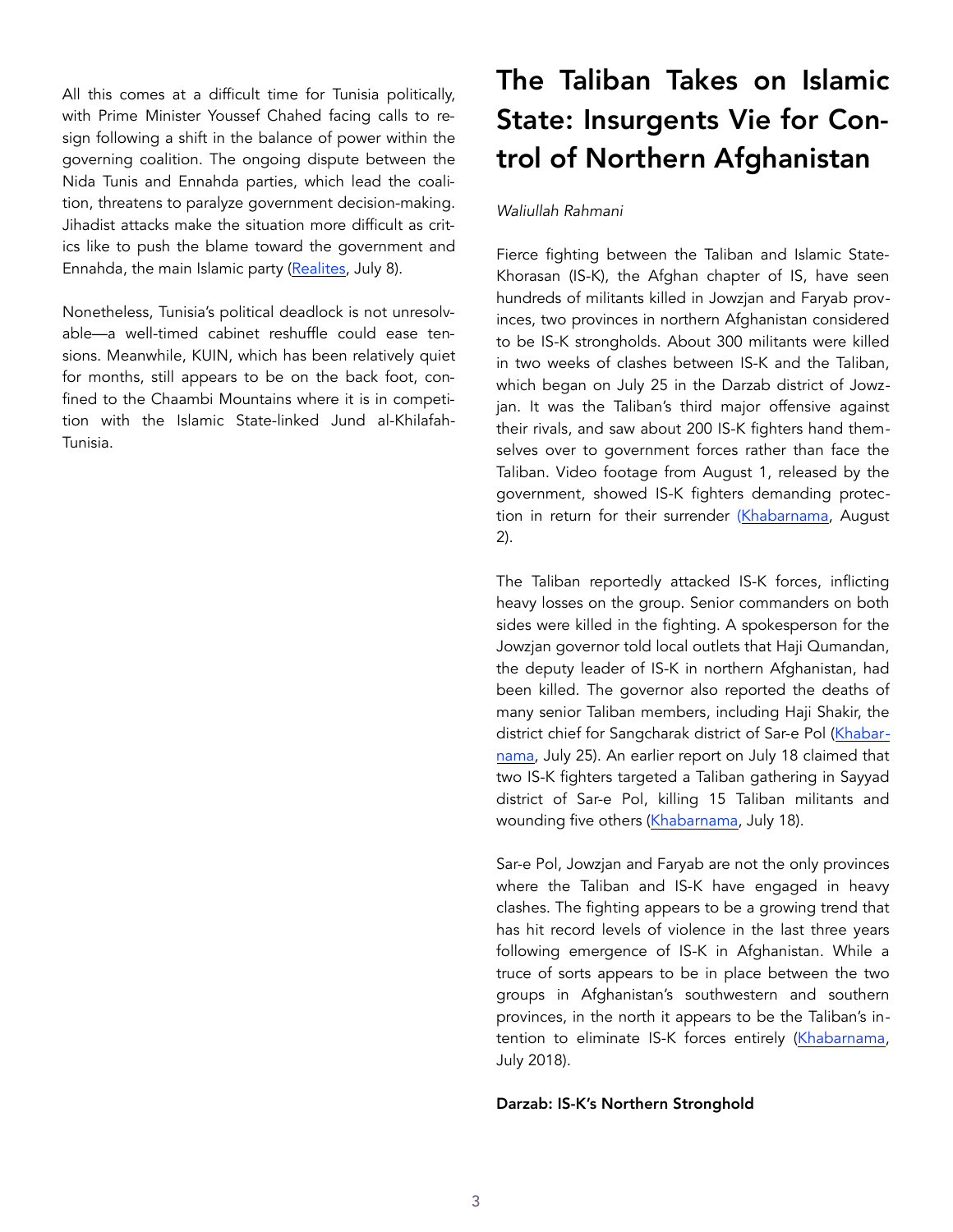IS-K has come to dominate Darzab district in the southwest of Jowzjan province in northern Afghanistan—to the west lies Sar-e Pol province, while Faryab province is to the east. As of 2012, the district had a population of 52,800 people ([IFPS](https://ipfs.io/ipfs/QmXoypizjW3WknFiJnKLwHCnL72vedxjQkDDP1mXWo6uco/wiki/Darzab_District.html), August, 2012). IS-K's presence in northern Afghanistan began to emerge in 2015, when Qari Hekmat, a former Taliban commander in the north, shifted allegiance to IS-K and started recruiting local insurgents and building alliances ([AAN](https://www.afghanistan-analysts.org/precarious-consolidation-qari-hekmats-is-affiliated-island-survives-another-taleban-onslaught/), March 4). The group's fighters are dominant in Darzab, having sidelined the Taliban and other armed actors there. The district faces many reports of IS-K carrying out killings, attacking international aid workers, beating teenagers, preventing female education and exploiting mineral resources ([Tolonews](https://www.tolonews.com/business/daesh-%E2%80%98could-exploit%E2%80%99-mineral-resources-jawzjan), December 9, 2017; [Tolonews](https://www.tolonews.com/afghanistan/daesh-threatens-replace-curriculum-jawzjan%E2%80%99s-district), July, 5, 2017; [khabarnama,](http://khabarnama.net/blog/2017/02/08/6-icrc-staff-were-killed-and-2-are-missing-in-jawzjan-afghanistan/) February 8, 2017; [1tvnews,](http://www.1tvnews.af/en/news/afghanistan/34155-daesh-beheads-13-year-old-boy-in-north-afghanistan) April 17).

It is unclear why IS-K has focused its energies on Darzab, Qush Tepa and the rest of Jowzjan province. Bashir Ahmad Tahyanj, a member of parliament from Faryba province, however, told The Jamestown Foundation that Darzab's strategic geography, coupled with the local population's highly conservative views, have paved the way for IS-K's emergence. [1]

IS-K first began to seriously establish its presence in Darzab district in early 2017. In June that year, two groups of Taliban fighters who had switched allegiance to IS-K staged a series of attacks on government outposts in Darzab. In those battles, IS-K fighters killed at least 10 government fighters and many civilians [\(AVA,](https://www.avapress.com/fa/report/140684/%D9%88%D9%84%D8%B3%D9%88%D8%A7%D9%84%DB%8C-%D8%AF%D8%B1%D8%B2%D8%A7%D8%A8-%D9%88%D9%84%D8%A7%DB%8C%D8%AA-%D8%AC%D9%88%D8%B2%D8%AC%D8%A7%D9%86-%D8%AD%D8%A7%D9%84-%D8%B3%D9%82%D9%88%D8%B7-%D8%AF%D8%B3%D8%AA-%DA%AF%D8%B1%D9%88%D9%87-%D8%AA%D8%B1%D9%88%D8%B1%DB%8C%D8%B3%D8%AA%DB%8C-%D8%AF%D8%A7%D8%B9%D8%B4) April 10, 2017).

Since then, three major battles have taken place between Taliban and IS-K fighters. The first major attack took place in the second half of October 2017. The Taliban had mobilized hundreds of fighters from several provinces to oust Qari Hekmat and his forces from Darz-ab ([AAN](https://www.afghanistan-analysts.org/qari-hekmats-island-a-daesh-enclave-in-jawzjan/), November 11, 2017). The second military offensive of Taliban insurgents against IS-K fighters took place within four months, but again failed to recapture the territorial control of Darzab district. Qari Hekmat and his forces survived the attack, which lasted for around 10 days starting from January 19, 2018, and involved hundreds of Taliban fighters. In early April, Qari Hekmat was reportedly killed in a U.S.-Afghan joint raid in the north, but even without their leader IS-K survived a third Taliban attack on the district.

#### Composition of IS-K in Darzab

The presence of foreign fighters among IS-K in Darzab and other northern provinces is an additional concern. In August 2017, the Jowzjan police chief confirmed the presence of foreign fighters including Chechens and Uzbeks—like the prominent Aziz Yuldashev, son of Tahir Yuldashev—along with Pakistani and even Uyghur fighters on the battlefields of Darzab, fighting against Afghan government forces [\(Khabarnama,](http://khabarnama.net/blog/2017/08/25/war-in-jawzjan/) August 25, 2017).

Abdul Ahad Elbek, the Faryab deputy provincial council chief, had reported that Russian and Tajikistani citizens were present alongside other IS-K fighters in the battlefields of Jowzjan and Faryab. It would be weeks before Afghan senior security officials confirmed the presence of these foreign fighters in Jowzjan. ([Khabarnama,](http://khabarnama.net/blog/2017/10/08/war-on-going-in-faryab/) August 10, 2017).

Soon after the claims of foreign fighters' involvement in Darzab district by local officials in northern Afghanistan, another report emerged in December 2017 stating that Algerian and French fighters had joined IS-K in Darzab. The report bolstered fears of a growing presence of foreign fighters among IS-K militants in that area ([Tolonews](https://www.tolonews.com/afghanistan/french-algerian-fighters-join-deash-afghanistan-report), December 10, 2017).

IS-K's ranks in northern Afghanistan—particularly in Darzab, Qush Tepa and other Jowzjan and Faryab districts—are an unusual combination of foreign and Afghan fighters. This has attracted the attention of the Afghan government and international forces, which have been concerned about northern Afghanistan becoming a destination for IS fighters fleeing the battlefields of Iraq and Syria. Moreover, the trend has also concerned Russians and citizens of Central Asia who are part of the broader picture of the IS-K formation in northern Afghanistan.

#### Roots of Resentment

The Taliban made clear its unwillingness to tolerate IS-K from the day the group first emerged in 2015. In early October that year, Taliban officials announced the formation of an elite force—one that insurgents claimed was better trained and equipped than regular Taliban fighters—and deployed it to provinces where IS-K had emerged ([BBC Persian,](http://www.bbc.com/persian/afghanistan/2015/12/151222_zs_afghan_taliban_isis) December 23, 2015).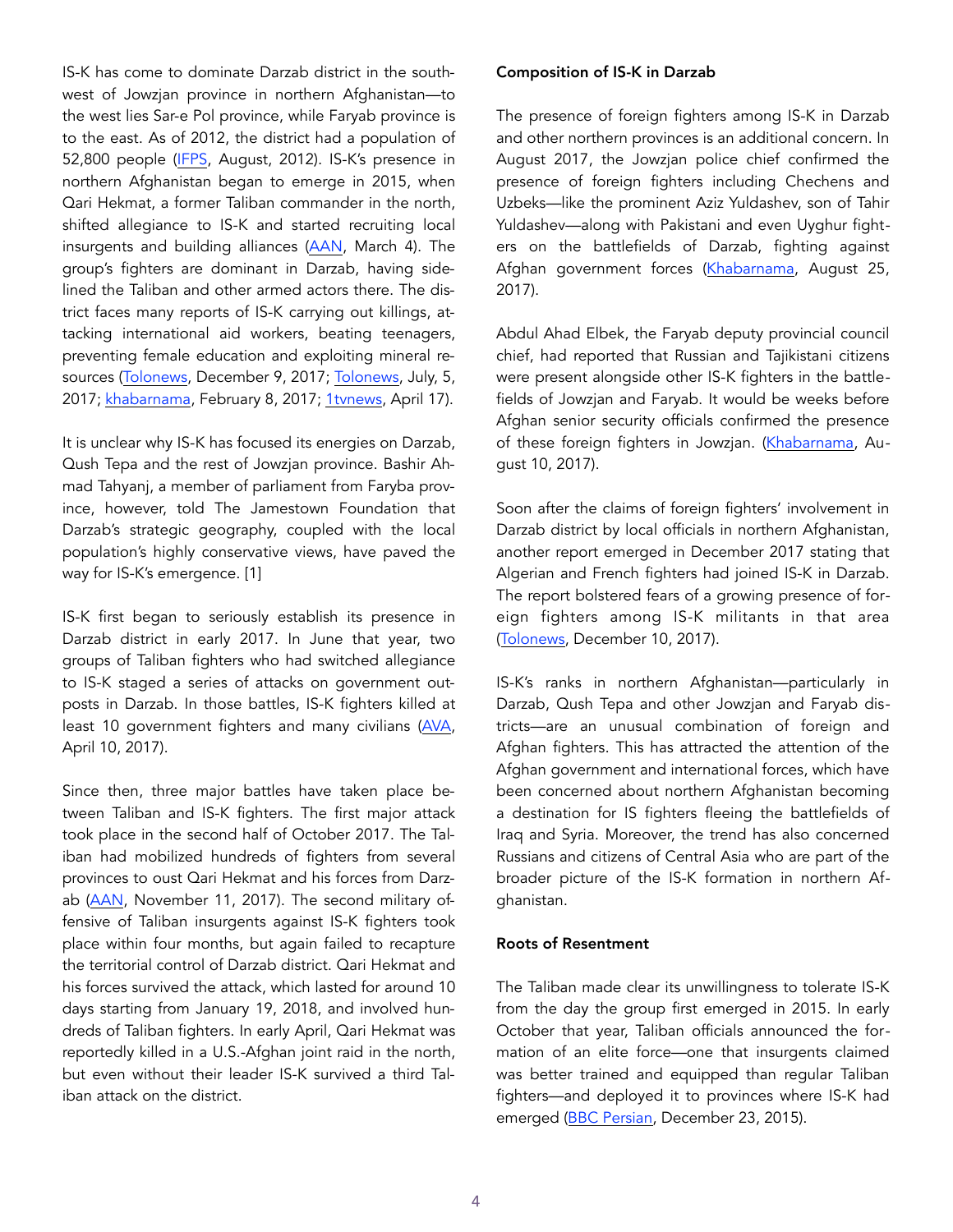The Taliban then began a broad offensive against IS-K affiliated groups. In late November, insurgents brutally killed IS-K members in Zabol province ([Pazhwok,](https://www.pajhwok.com/dr/2015/11/09/%D8%B7%D8%A7%D9%84%D8%A8%D8%A7%D9%86-%D8%AF%D8%B1-%D8%B2%D8%A7%D8%A8%D9%84-%D8%A8%D8%B1%D8%AE%D9%89-%D8%A7%D9%81%D8%B1%D8%A7%D8%AF-%D9%85%D8%B3%D9%84%D8%AD-%D8%AF%D8%A7%D8%B9%D8%B4-%D8%B1%D8%A7-%D8%AD%D9%84%D9%82-%D8%A2%D9%88%D9%8A%D8%B2-%DA%A9%D8%B1%D8%AF%D9%87-%D8%A7%D9%86%D8%AF) November 9, 2015). Ahead of Zabol in June 2015, they crushed IS-K fighters in western Farah province. Later, the Afghan national army would say IS-K had been stamped out from the province entirely ([al-Arabia,](http://farsi.alarabiya.net/fa/afghanistan/2015/06/01/%D8%A7%D8%B1%D8%AA%D8%B4-%D8%A7%D9%81%D8%BA%D8%A7%D9%86%D8%B3%D8%AA%D8%A7%D9%86-%D8%B7%D8%A7%D9%84%D8%A8%D8%A7%D9%86-%D8%AF%D8%A7%D8%B9%D8%B4-%D8%B1%D8%A7-%D8%AF%D8%B1-%D8%BA%D8%B1%D8%A8-%D8%A7%D9%81%D8%BA%D8%A7%D9%86%D8%B3%D8%AA%D8%A7%D9%86-%D9%86%D8%A7%D8%A8%D9%88%D8%AF-%DA%A9%D8%B1%D8%AF.html) June 1, 2015). Since then, there have been no reports of IS-K activities in Farah and other western provinces bordering Iran. Some believe the Taliban had been subcontracted by Iran to ensure the provinces remains free of the group.

Fighting between the Taliban and IS-K continued into the following years in other areas of Afghanistan. In 2016, Nangarhar emerged as a major IS-K stronghold and became the focus of the Taliban. Fighting between the two insurgent groups resulted in a large number of casualties, although interestingly the Taliban found it was unable to eliminate the IS-K Nangahar strongholds. Instead, in many areas, IS-K emerged as a dominant player, controlling wider areas of land and winning territory from the Taliban [\(BBC Persian,](http://www.bbc.com/persian/afghanistan/2016/01/160106_fm_taliban_isis_clash_nangarhar) January 6, 2016). Clashes between the Taliban and IS-K continued, even as the Afghan government and U.S.-led international forces targeted IS-K with the "mother of all bombs" and killed IS-K leaders ([BBC Persian](http://www.bbc.com/persian/afghanistan-39838111), May 7, 2017).

In contrast to the Taliban's success against IS-K in south and western Afghanistan, the group has failed to suppress IS-K fighters and eliminate their strongholds in eastern and northern parts of the country.

#### The Role of Russia

Concurrent with IS-K emergence in Afghanistan, Russia has continuously developed its relations with the Taliban. In April 2016, a senior Russian official confirmed his country's relations with the group but denied any cooperation with them ([Azadi Radio,](https://da.azadiradio.com/a/27691302.html) April 11, 2016). Russia's Special Envoy to Afghanistan, Zamir Kabulov, told the press that his country's concern about IS-K is the main reason for Moscow's contacts with the Taliban ([BBC Persian,](http://www.bbc.com/persian/afghanistan-38438820) December 26, 2016). In fact, Russia's concerns go further. Moscow is continuously engaged in discussions with regional players, including Pakistan and China, to address regional security and the risk of IS-K infiltration into the Central Asian region [\(8am](http://www.bbc.com/persian/afghanistan-38438820), April 1, 2016).

Afghan experts believe Russia first started talks with the Taliban in 2006, urging the group to fight the Islamic Movement of Uzbekistan and counter drugs trafficking to Central Asia ([VOA Dari,](https://www.darivoa.com/a/taliban-russia/3594129.html) November 13, 2016). No official sources confirm Moscow's relations with the Taliban as early as 2006, although Russians in more recent years have been vocal about their country's channels of communication with the Taliban. This has led to assumptions that the Taliban's aggressive stance against IS-K in northern Afghanistan, particularly in the Darzab district of Jowjzan, might be due to Moscow's involvement. If true, utilizing the Taliban as a proxy against IS-K in Afghanistan seems to be a double-edged sword for the Russians who are putting at risk their relations with Kabul. Moreover, such a tactical stance only strengthens the Taliban, which still brutally kills Afghan and international forces and is responsible for thousands of civilian casualties every year.

Russia has been uncompromising in its stance toward Islamic State, and Moscow is doubtless concerned about the emergence of IS-K in Afghanistan. The heavy Russian military presence in Tajikistan and its involvement with the Taliban clearly illustrates that Moscow sees IS-K as a strategic threat both to Russia and Moscow's wider "security belt" throughout Central Asia.

## NOTES

[1] Author interview (July 2018)

*Waliullah Rahmani is a security and political affairs expert specializing in terrorism, insurgency, Afghanistan-Pakistan affairs and Islamic movements. He has led a think-tank in Kabul and advised national and international organizations on regional security and political trends of South Asia and Middle East.*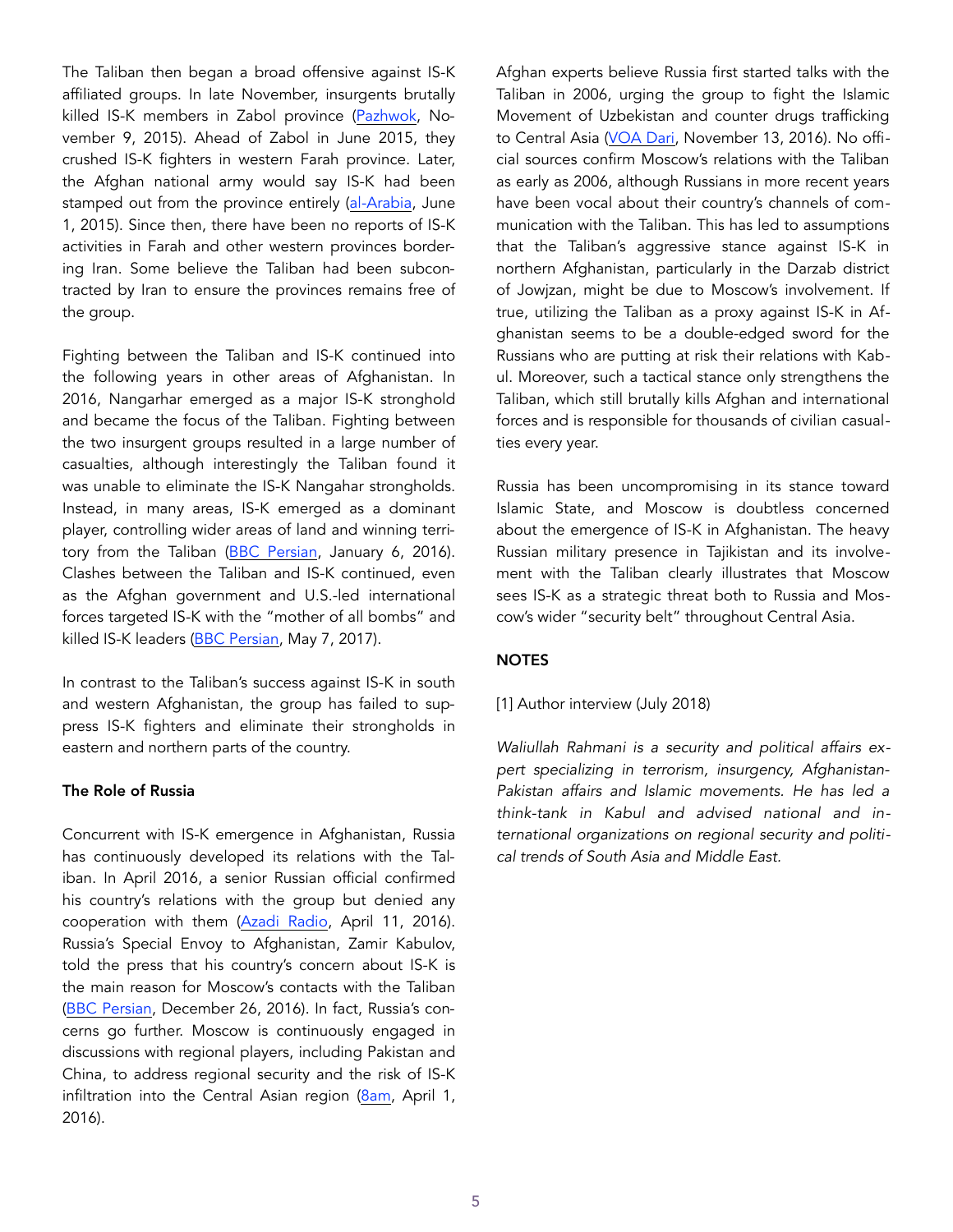## Foiled Ricin Plot Raises Specter of 'More Sophisticated' IS-inspired Attacks

### *Christian Jokinen*

The arrest by German police of a 29-year-old Tunisian immigrant in Cologne may have foiled what Herbert Reul, the interior minister for the German state of North Rhine-Westphalia, claimed had the potential to be "the biggest terrorist-attack Europe has witnessed" ([Kölnis](https://www.rundschau-online.de/region/koeln/rizin-fall-aus-koeln--waere-der-groesste-anschlag-in-europa-gewesen--30651210)[che Rundschau,](https://www.rundschau-online.de/region/koeln/rizin-fall-aus-koeln--waere-der-groesste-anschlag-in-europa-gewesen--30651210) June 20; [Frankfurter Allgemeine](http://www.faz.net/aktuell/politik/inland/koelner-rizin-bombenbauer-war-wohl-alleingaenger-15665651.html), June 29). Prosecutors accuse Sief Allah Hammami of planning an attack using the poison ricin, which he had manufactured at his home.

While such an attack would constitute a new escalation in terms of the terrorism threat in Germany, there are echoes of similar plots elsewhere in Europe. With international operations becoming increasingly important for Islamic State (IS) as it contemplates its own decline, some fear that the group is planning a major headlinegrabbing attack in the West, possibly one involving a biological or chemical agent.

#### Arrest in Cologne

Hammami was arrested at his home, a nondescript highrise building on Osloer Street in Köln-Chorweiler, on June 13 ([Bild](https://www.bild.de/regional/koeln/terrorismus/rizin-bomber-haette-hunderte-toeten-koennen-56131780.bild.html), June 26). The subsequent search of the premises was conducted by police dressed in full protective gear and assisted by a specialist unit from the fire services and toxicological experts from the Robert Koch Institute, a German federal government agency responsible for disease control and prevention. Hammami had, it appeared, turned his home into a laboratory where he had manufactured ricin from around 1,000 castor oil beans. During the subsequent search of the flat, authorities found 84.3 milligrams of the highly poisonous substance, as well as 2,000 unused castor oil beans. Altogether, Hammami had successfully acquired 3,150 castor oil beans ([Generalbundesanwalt](https://www.generalbundesanwalt.de/de/showpress.php?themenid=20&newsid=776), June 20; [Tagesschau](https://www.tagesschau.de/inland/bka-biobombe-103.html), June 20; [Welt](https://www.welt.de/politik/deutschland/article177903584/Tunesier-in-Koeln-bestellte-ueber-3000-Rizinussamen.html), June 20).

The authorities also secured 250 metallic balls, fishing hooks, two bottles of acetone nail polish remover and 950 grams of what was described as a mix of aluminum powder and pyrotechnic material ([Welt](https://www.welt.de/politik/deutschland/article177903584/Tunesier-in-Koeln-bestellte-ueber-3000-Rizinussamen.html), June 20, [Gen](https://www.generalbundesanwalt.de/de/showpress.php?themenid=20&newsid=783)- [eralbundesanwalt,](https://www.generalbundesanwalt.de/de/showpress.php?themenid=20&newsid=783) July 24). According to the German state prosecutor's office, Hammami—who arrived as an immigrant in Germany in 2016—had been planning to combine the deadly toxin with a bomb, although the timing of the attack and its intended target appear to be unknown ([Generalbundesanwalt](https://www.generalbundesanwalt.de/prnt/showpress.php?newsid=788), August 3).

Hammami's wife, a German convert to Islam identified in the German media only as Jasmin H, was arrested along with her husband ([Bild,](https://www.bild.de/regional/koeln/razzia/sief-allah-ist-vater-geworden-56045558.bild.html) June 18). She was released shortly after but was then rearrested in July, being suspected of supporting Hammami's alleged plot ([General](https://www.generalbundesanwalt.de/de/showpress.php?themenid=20&newsid=783)[bundesanwalt](https://www.generalbundesanwalt.de/de/showpress.php?themenid=20&newsid=783), July 24; [Generalbundesanwalt](https://www.generalbundesanwalt.de/prnt/showpress.php?newsid=788), August 3).

#### Intelligence Sharing

Preventing this planned attack came down to a successful combination of international collaboration and local police work. In May, Germany's Internal Security Service (Bundesamnt für Verfassungsschutz, BfV) received information from a U.S. intelligence service—presumed by German media to be the CIA—that a Tunisian national who was residing in Cologne had made an online order for ricin castor beans and an electric coffee grinder ([Welt](https://www.welt.de/politik/deutschland/article177809696/Terrorabwehr-in-Koeln-Rizin-Fund-zeigt-wie-abhaengig-Deutschland-von-Amerika-ist.html), June 19). At the same time, the German security service had received a tip-off through an established public anti-terror hotline. As a result, the BfV had already identified Hammami as a threat before receiving the information supplied by U.S. officials.

The information BfV had received led the service to believe that Hammami was planning to travel abroad, either to Syria or Egypt, to join a jihadist group. Indeed, he had failed on two occasions in 2017 to travel to Syria with the alleged intention of joining IS. He attempted to get to the border via Turkey, but was picked up by Turkish authorities and sent back to Germany, where the authorities were informed of his attempts ([Express,](https://www.express.de/koeln/gift-fund-in-koeln-terrorverdaechtiger--29--wollte-sich-zum-is-nach-syrien-absetzen-30624116) June 15; [SWR](https://www.swr.de/swraktuell/Nach-Fund-von-Bio-Gift-Rizin,generalbundesanwalt-ueber-biogift-verdaechtigen-100.html), June 20). Despite this, German authorities did not regard Hammami as a potential attacker (Gefährder) or suspected IS member, only changing their assessment after they received the information about Hammami's online purchases. Consequently, the BfV intelligence operation was handed over to the federal police (BKA) at the beginning of June who moved to arrest him ([Welt](https://www.welt.de/politik/deutschland/article177809696/Terrorabwehr-in-Koeln-Rizin-Fund-zeigt-wie-abhaengig-Deutschland-von-Amerika-ist.html), June 19; [Welt,](https://www.welt.de/politik/deutschland/article178276978/Verfassungsschutzpraesident-Maassen-warnt-vor-Asylsuchenden-in-Parallelgesellschaft.html) June 26).

According to German State Prosecutor Peter Frank, Hammami had been "deeply connected to the Islamist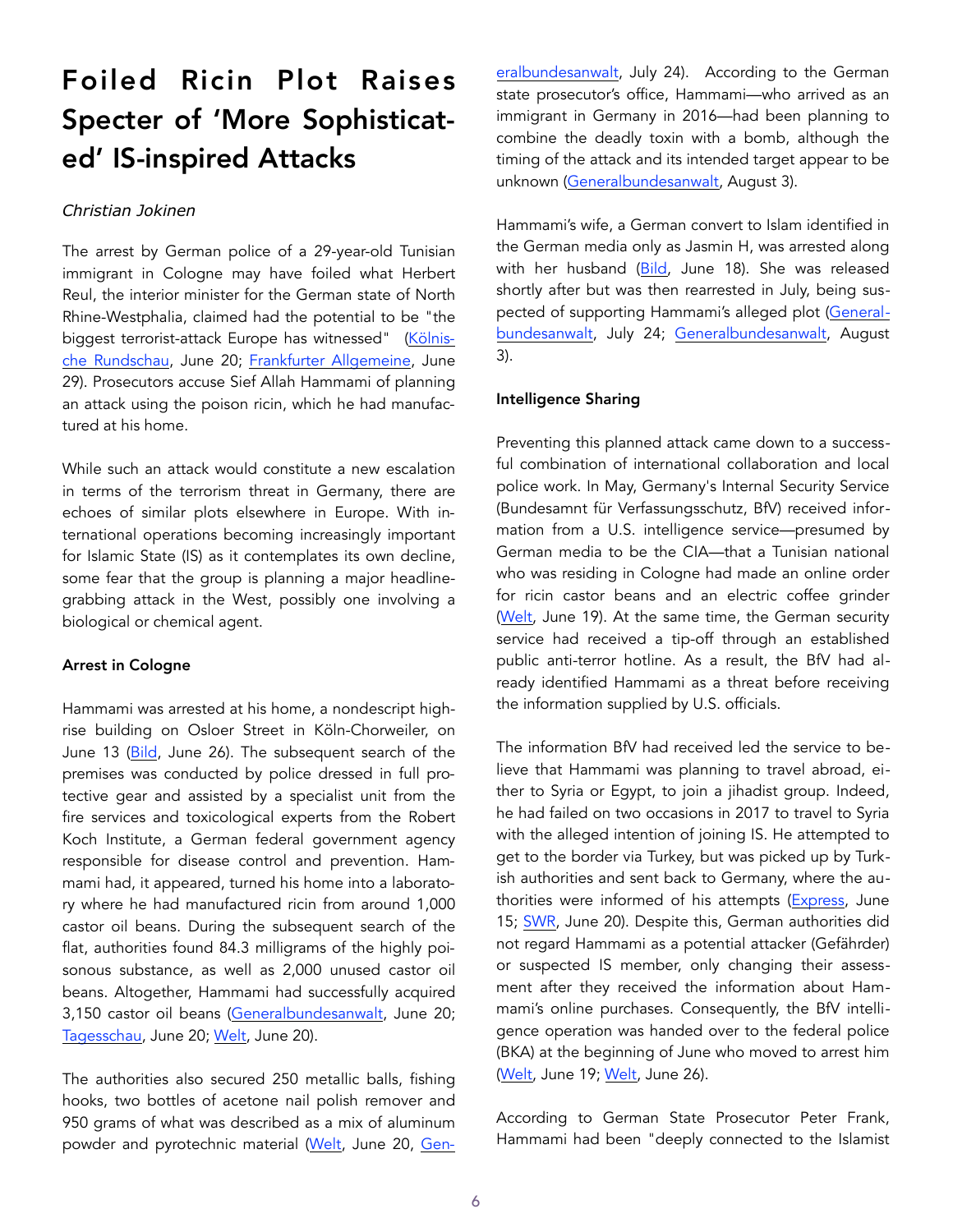spectrum", although no accomplices—except his wife have been arrested in Germany. Instead, it has been reported that Hammami's connections to the jihadist milieu date back to his time in Tunisia ([SWR,](https://www.swr.de/swraktuell/Nach-Fund-von-Bio-Gift-Rizin,generalbundesanwalt-ueber-biogift-verdaechtigen-100.html) June 20; [NTV,](https://www.n-tv.de/politik/Sief-Allah-H-hortete-3000-Rizinussamen-article20490165.html) June 20). After his failed attempts to travel to join IS, Hammami linked up successfully with members of the group through social media. There, he pledged allegiance to the IS leader, according to the German state prosecutors office (Generalbundesanwalt, August 3).

#### Poison Plots

While a ricin attack would constitute a new escalation in terms of the terrorism threat in Germany, similar plots have been detected in Europe. In mid-May, French authorities arrested an Egyptian–born student in Paris after intercepting messages on the secure messaging platform Telegram. According to French authorities, the student possessed "instructions on how to build ricin-based poisons" [\(France24](http://www.france24.com/en/20180518-french-government-france-foiled-suspected-terror-attack), May 18).

In January 2003, British authorities disrupted an alleged ricin plot led by the suspected al-Qaeda operative Kamel Bourgass. His plan, prosecutors said, was to produce a ricin-based paste that the plotters would smear in small quantities on surfaces in public places in the British capital—such as the doors of taxis, handrails on the London Underground system, and in buses. Bourgass was convicted of conspiracy to cause a public nuisance at a trial in 2005, and two others were convicted of possessing false passports, while the others accused in the plot were acquitted ([BBC](http://news.bbc.co.uk/2/hi/uk_news/4433459.stm), April 13, 2005). In comparison to the suspected Cologne plot, the authorities confiscated "only" 22 castor oil beans, and while equipment and recipes needed to produce ricin were found, the alleged plotters had yet to weaponize the poison.

Compared to these, the suspected plot in Cologne appears to have reached a dangerously advanced stage. German State Prosecutor Frank warned that jihadists have for some time contemplated the use of biological weapons and have "in the last years distributed time and again different manuals for the manufacturing of these, including for the production of ricin from castor oil beans" ([Tagesschau,](https://www.tagesschau.de/inland/bka-biobombe-103.html) June 20).

The arrests in France and Germany show the continued interest jihadists have to acquire and use biological and chemical weapons, but the BfV believes that IS has already manufactured ricin with traces of it secured in Iraq and the Iraqi-Syrian border. In Iraq, IS had access to laboratories at Mosul University and some of Saddam's chemical weapons engineers among its membership. There the group reportedly conducted deadly tests using thallium sulphate and a nicotine agent on human subjects ([The Times,](https://www.thetimes.co.uk/article/isis-tests-deadly-terror-chemicals-on-live-victims-cshx59080) May 20, 2017).

Al-Qaeda has already experimented with producing poison from nicotine, largely because of its easy availability. The Egyptian-born bomb-maker and chemist Abu Khabab al-Masri developed a procedure for extracting nicotine poison from cigarettes in the late 1990s, as witnessed by former al-Qaeda member and later MI6 spy Aimen Dean. [1] In 2004, a jihadist cell in the UK contemplated applying nicotine poison to the door handles of expensive cars. [2] In addition, IS appears to have experimented with chlorine and sulphur mustard attacks in Syria and Iraq, becoming the first non-state actor to have developed a banned chemical warfare agent and combining it with a projectile delivery system, according to the London-based IHS Conflict Monitor.

IS has encouraged the use of these unconventional weapons abroad. In a plot uncovered in 2017 in Australia, two Lebanese Australian brothers, Khaled and Mahmoud Khayat, were allegedly planning to build an "improvised chemical dispersion device" that would release highly toxic hydrogen sulphide. The plotters had allegedly received instruction from an IS controller in Syria, who had been put in touch with them by a third brother, Tarek, who was with the group [\(The Australian,](https://www.theaustralian.com.au/national-affairs/national-security/from-syria-to-sydney-how-the-airport-terror-plot-unfolded/news-story/463e4d7d74c27764c07c93df85bdd86c) August 5, 2017).

The Cologne plot shows some similarities with the one prevented in Australia. The German authorities allege that Hammami received instructions on how to prepare the ricin and construct the explosive device from two different individuals via social media (Generalbundesanwalt, August 3).

## Europe on Edge

Although happily prevented, the alleged Cologne ricin plot appears to alter and expand the spectrum of IS tactics in Europe. IS-directed attacks, such as those in Paris in 2015 and Brussels in 2016, have been conducted using firearms and explosives, while the spate of low-tech, IS-inspired attacks seen in Europe have involved knives and vehicles used as weapons. Often these have been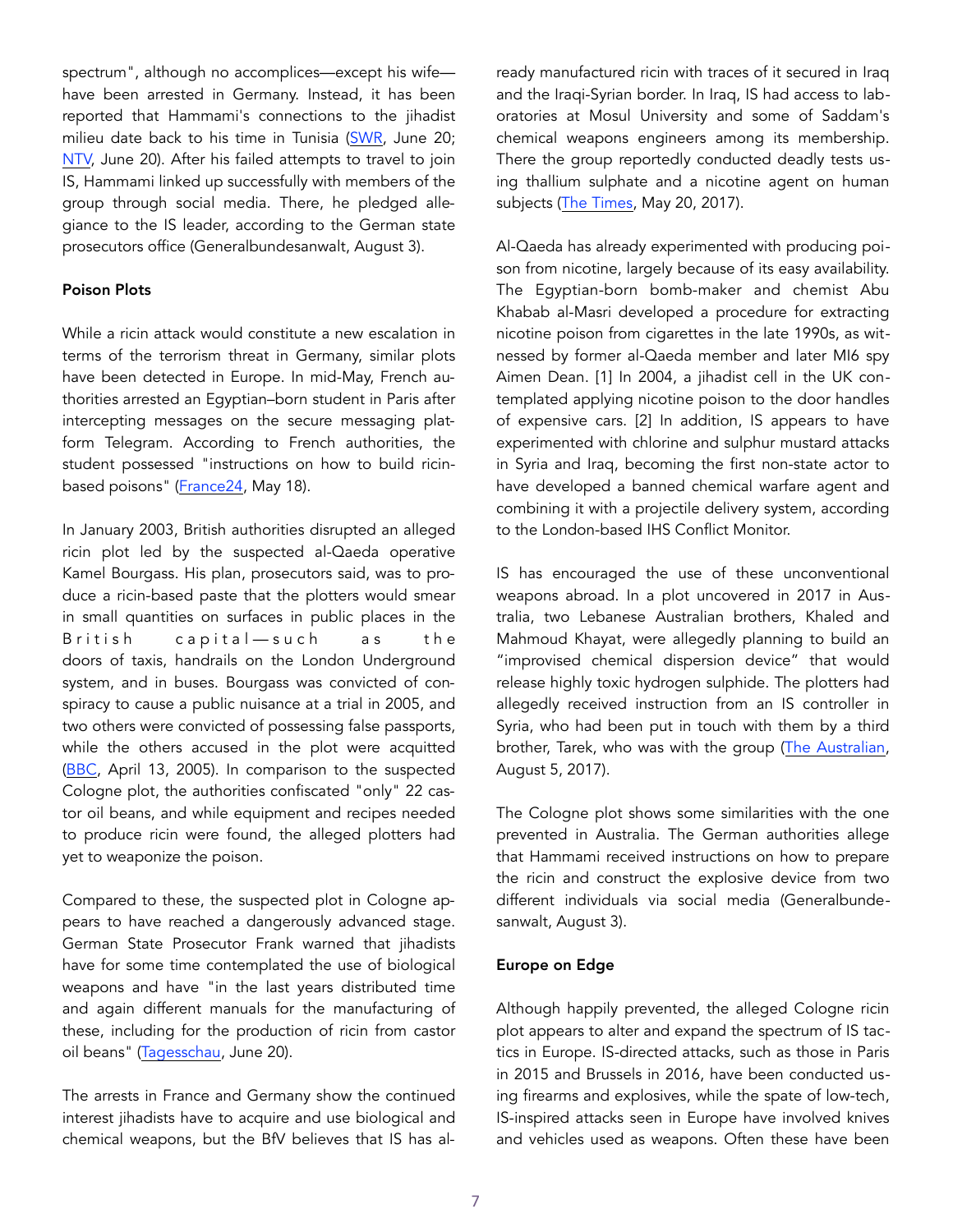carried out by lone actors, have required limited preparation and often resulted in only a small number of casualties. The suspected Cologne plotter seems to fall into a category of being initially IS-inspired, but then becoming a remotely guided attacker.

Hammami's plot demonstrates a new level of ambition and complexity. It highlights the creativity of IS jihadists, their willingness to test a wide range of asymmetric possibilities, and the desire to achieve a much higher number of casualties with such attacks. Describing the alleged Cologne plot, BfV director Hans-Georg Maaßen warned Hammami could have "wounded, if not even killed, hundreds of people" [\(Welt](https://www.welt.de/politik/deutschland/article178276978/Verfassungsschutzpraesident-Maassen-warnt-vor-Asylsuchenden-in-Parallelgesellschaft.html), June 26). At the same time, the Sydney, Cologne and Paris cases also underline the risk of biological and chemical weapons knowhow spreading in the jihadist milieu.

Islamic militancy is set to remain the primary terrorism threat in Europe in the coming years. As IS comes under pressure after losing the territory it held in the Middle East, the group or one of its supporters could try to launch a spectacular attack to reinforce its image as an important actor on the international jihadist scene. Such an attack could involve using biological or chemical weapons in order to make that point.

#### **NOTES**

[1] Aimen Dean, Paul Cruickshank and Tim Lister "Nine Lives. My time as MI6's top spy inside al-Qaeda (2018), p.103.

[2] Ibid, pp.304-307

*Dr. Christian Jokinen received his doctorate from the Department for Contemporary History at the University of Turku in Finland. He specializes in political violence and terrorism.* 

## The Muslim Brotherhood in Egypt: Current Crisis and Future Directions

## *Alison Pargeter*

In July 2018, the Congressional Subcommittee on National Security held a hearing to examine the threat of the Muslim Brotherhood to the United States and its interests. This hearing—expected to pave the way for Congress to follow through on efforts to designate the Brotherhood as a terrorist group—has re-ignited the debate about the Muslim Brotherhood and its relationship to violence and terrorism.

The hearing comes at a time when the Muslim Brotherhood is undergoing a crisis of extreme proportions. This is especially true for the mother branch in Egypt, which serves as the spiritual leader of the transnational Brotherhood movement, and which is suffering what is arguably the deepest calamity in its long history. Since the military toppled President Mohamed Morsi in July 2013 and designated the Brotherhood a terrorist organization five months later, the Egyptian Brotherhood has been hunted down and its members imprisoned, or forced to flee abroad. Its networks have also been dismantled, with its vast web of businesses, charities and social welfare organizations broken up. What once served almost as a state within a state has been brought to its knees.

This state repression has been accompanied by a narrative that links the Brotherhood directly to involvement in violence, with its members accused of committing or being behind terrorist acts inside Egypt ([France24,](http://www.france24.com/en/20161213-egypt-accuses-muslim-brotherhood-over-coptic-church-attack-suspect-mustafa) December 13, 2016). [1] This narrative also holds that, at the very minimum, the movement serves as the start of a conveyor belt of radicalism that finishes with the likes of Islamic State (IS). The regime has also routinely linked the movement to several violent groups, including Hasm, which was designated a terrorist group by the United States in January 2018, despite there being no concrete evidence of links between these groups and the Brotherhood ([Egypt Today,](https://www.egypttoday.com/Article/1/52851/Prominent-MB-affiliated-media-figures-placed-on-terror-list) June 26). To add to the pressure, the regime has also been promoting stories of Brotherhood prisoners "repenting," having signed up to a set of revisions, referred to as the "repentance acknowledgements," in which they have denounced the movement [\(Egypt Today,](https://www.egypttoday.com/Article/2/32025/MB-leaders-fear-%E2%80%98intellectual-revisions%E2%80%99-Brotherhood-member) November 11, 2017).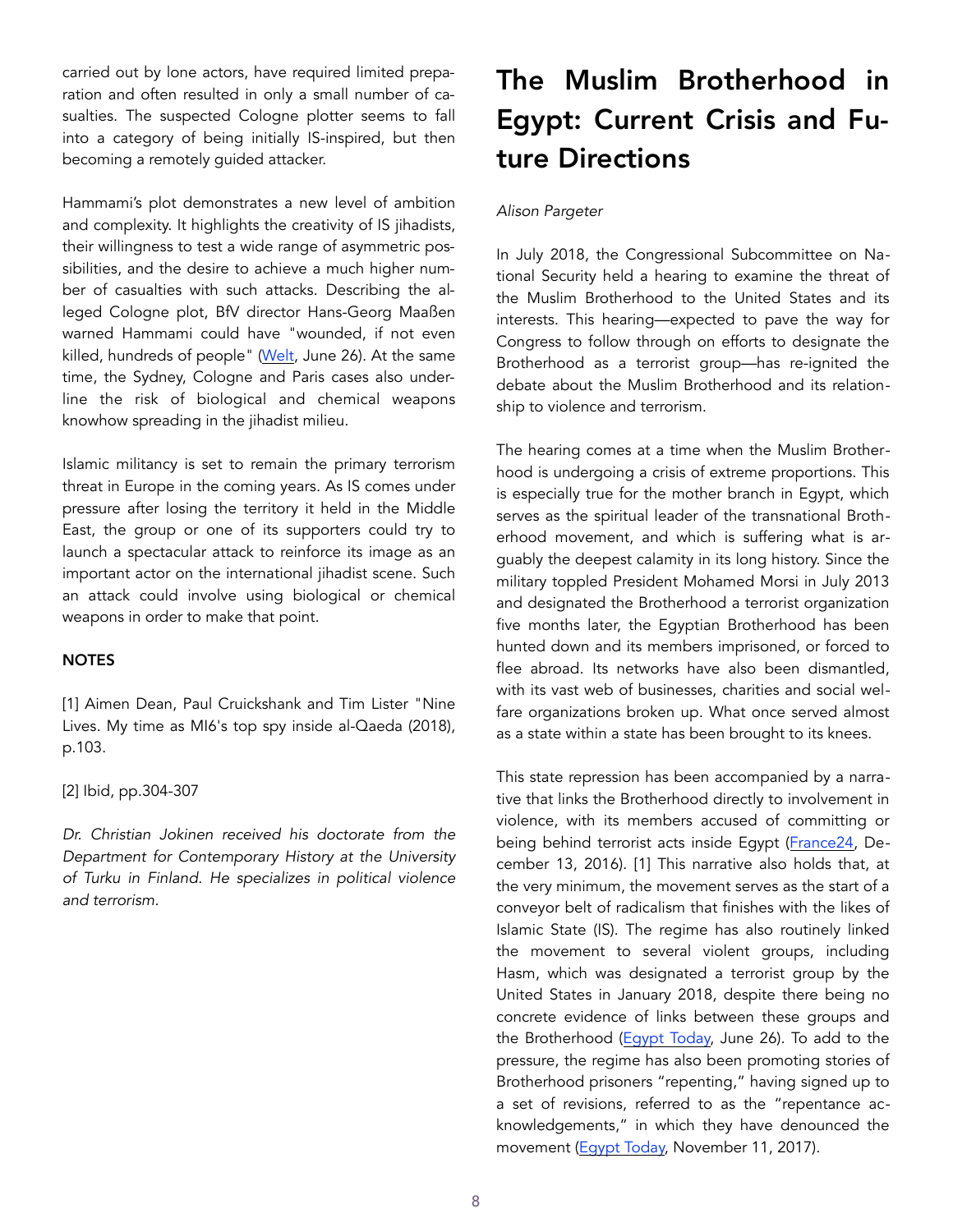The regime's relentless onslaught against the Brotherhood has not only fueled some of the shrill arguments being put against the group in Washington. This campaign has also fed into ongoing assumptions that the increased repression, coupled with the Brotherhood's failed performance as a political actor during its brief spell in power, has the potential to radicalize the base and push it toward violence.

Yet however logical such arguments may appear, so far these assumptions are not being borne out in reality. While some hot-headed elements who were either part of the Brotherhood or on its margins may have sought to fight fire with fire, there is still no concrete evidence of there being any real shift either among the base or the leadership toward adopting a violent strategy. By contrast, the Brotherhood has remained remarkably steadfast in its refusal to be drawn down such a path, and Egypt has avoided suffering the same fate as Algeria, which, in the 1990s, descended into a long and bloody civil war after the military stepped in and cancelled the elections that the Islamic party had won.

#### Gray Areas

This does not mean that there are no gray areas. In the immediate aftermath of the Raba al-Adawiya events, in which security forces killed at least 800 Morsi supporters in a single day, some inside the movement felt that such repression should be met with resistance. This was coupled with a belief that the masses would mobilize in support of the Brotherhood and restore "legitimacy" by bringing Morsi back in a kind of rerun of the events of January 2011. Hence, the Brotherhood encouraged protests and demonstrations in a bid to break the coup.

It soon became clear, however, that the movement had overestimated its own power and that it was no match for the security services. This kind of peaceful resistance had achieved nothing other than deaths and more arrests, and through such actions, the movement was heading down a self-destructive path.

Within this context, a group of Brotherhood activists sought a new way to resist the coup. This group was led first by Mohamed Taha Wahdan, a former Guidance Office member, once in charge of the movement's education section. After Wahdan's arrest in 2015, Mohamed Kamal, a doctor and another seasoned Brotherhood

member, took charge. He was killed by security services in October 2016 ([MEMO,](https://www.middleeastmonitor.com/20161004-breaking-muslim-brotherhood-leader-mohamed-kamal-killed-egypts-interior-ministry-claims/) October 4, 2016).

Frustrated by what they perceived as the lack of action by what was left of the traditional leadership, most of whom were now based abroad and paralyzed by the shock of what had happened, this activist group established its own rival leadership bodies and media outlets through which it sought to wrestle control of the movement. More importantly, this group advocated for a more robust response to Morsi's overthrow. Although notably vague in its language, it sought to raise the stakes by rekindling the revolutionary spirit of January 2011 and advocating a more vigorous form of popular resistance to the regime. This included adopting what some members described as "creative pacifism," namely attacking police cars and electricity pylons, stopping trains, and setting fire to public buildings ([al-Araby](https://www.alaraby.co.uk/amp//investigations/2015/12/28/%D8%A7%D9%84%D8%B3%D9%8A%D9%81%D8%A7%D9%86-%D8%A7%D9%84%D9%85%D8%AA%D9%85%D8%A7%D8%AB%D9%84%D8%A7%D9%86-%D8%AE%D9%84%D8%A7%D9%81-%D8%A7%D9%84%D8%A5%D8%AE%D9%88%D8%A7%D9%86-%D9%88%D9%84%D9%8A%D8%B3-%D8%A7%D8%AE%D8%AA%D9%84%D8%A7%D9%81%D9%87%D9%85)  [Jadeed](https://www.alaraby.co.uk/amp//investigations/2015/12/28/%D8%A7%D9%84%D8%B3%D9%8A%D9%81%D8%A7%D9%86-%D8%A7%D9%84%D9%85%D8%AA%D9%85%D8%A7%D8%AB%D9%84%D8%A7%D9%86-%D8%AE%D9%84%D8%A7%D9%81-%D8%A7%D9%84%D8%A5%D8%AE%D9%88%D8%A7%D9%86-%D9%88%D9%84%D9%8A%D8%B3-%D8%A7%D8%AE%D8%AA%D9%84%D8%A7%D9%81%D9%87%D9%85) December 28, 2015). In other words, engaging in a form of civil disobedience in which violent actions other than killing were considered legitimate.

When this form of resistance also failed to bear fruit, some elements—they may or may not have been linked to the Brotherhood—went further and advocated for the targeting of the security forces, or the killing of judges who passed death sentences ([al-Araby Jadeed](https://www.alaraby.co.uk/amp//investigations/2015/12/28/%D8%A7%D9%84%D8%B3%D9%8A%D9%81%D8%A7%D9%86-%D8%A7%D9%84%D9%85%D8%AA%D9%85%D8%A7%D8%AB%D9%84%D8%A7%D9%86-%D8%AE%D9%84%D8%A7%D9%81-%D8%A7%D9%84%D8%A5%D8%AE%D9%88%D8%A7%D9%86-%D9%88%D9%84%D9%8A%D8%B3-%D8%A7%D8%AE%D8%AA%D9%84%D8%A7%D9%81%D9%87%D9%85) December 28, 2015). Around this time, a handful of hot-headed youths advocated for the carrying of weapons to confront the repression and to protect the protests that were still ongoing at this time.

This was a chaotic and reductive response by certain elements that were either part of the Brotherhood or on its margins, who felt the need for action in the face of both severe repression and the inertia of the traditional leadership. Kamal himself was explicit in his statements that he did not want to militarize the revolution, but rather wanted to have the necessary tools to "break the coup" and protect those who were protesting. In other words, his mission was to "exhaust the regime, throw it into confusion and then defeat it" ([Mekameleen TV](https://www.youtube.com/watch?v=ffxvHduo064) [YouTube], October 6, 2016).

However, the group's efforts fizzled out fairly early on. This was partly because it could not sustain itself in such extreme and repressive circumstances. It was also because the veteran leadership, whose priority was to preserve the movement at all costs, refused to bend and insisted on upholding its stance of peaceful resistance.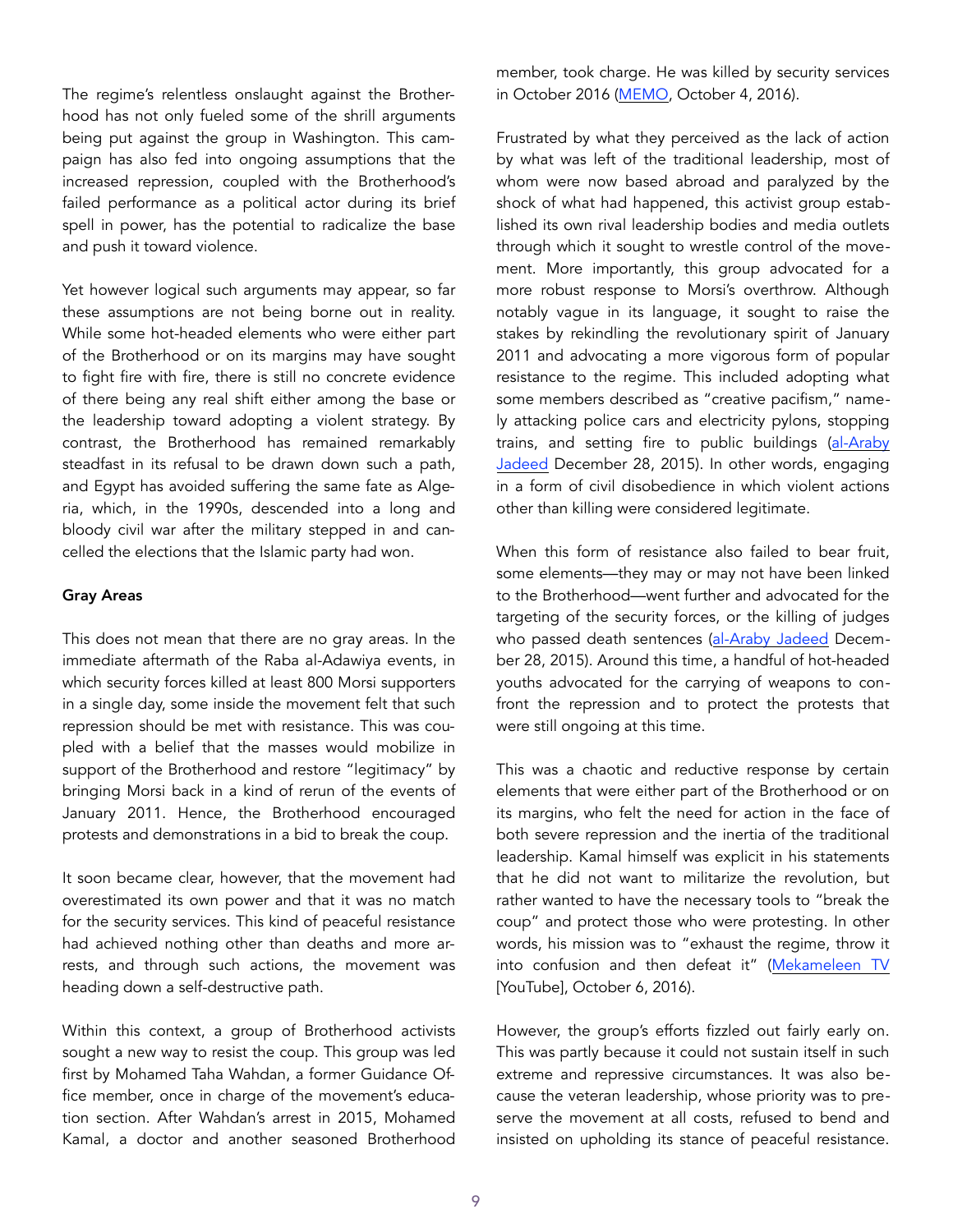The traditional leadership was well aware that such an approach would be suicidal, and would strip the movement of the moral authority it could still lay claim to through upholding its pacific stance and appealing to democratic legitimacy. It was also conscious of the fact that the Egyptian Brotherhood carries a particular weight as the mother branch of a transnational movement and any wrong move that could leave the movement open to accusations of violence would have major repercussions, including in the West.

The old guard worked hard, therefore, to convince and contain these rival elements. When that failed, it kicked them out of the movement. Moreover, there was no real appetite for such a self-destructive approach within what was left of the Brotherhood, including the leadership in prison. In addition, those who are bearing the brunt of the regime's crackdown, including Morsi and other iconic Brotherhood leaders, are clearly backing the old leadership abroad.

Thus the wider movement was able to absorb this challenge to its leadership and with Kamal's death the project lost its momentum.

## A Revolutionary Approach?

However, splits within the Brotherhood remain. Perhaps the most pronounced division is between the traditional leadership and those Brothers, some of whom are based in Turkey operating under a body named the General Office of the Muslim Brotherhood, who are still employing a discourse that demands a more revolutionary approach.

Advocates of this approach, who include Amr Darrag, Ashraf Abdel Gaffar and Gemal Heshmet, have openly criticized the traditional leadership. They accuse it of having failed during its time in power, and of being unwilling to undertake any proper review or to amend its methods in line with present-day realities. This group argues that the events of the Arab Spring ushered in a new era of revolutionary activism, making the Brotherhood's old gradualist approach of reforming society from the bottom-up redundant, requiring the movement to adopt new methods that are more in line with the spirit of the times [\(al-Thawra Channel](https://www.youtube.com/watch?v=B3UbXFVI9UY) [YouTube], November 3, 2015). As Heshmet explains, the group wants to continue along al-Banna's path, but to "bring up a new generation fed on the concept of 'we are revolutionaries'." [2] He makes clear that this does not mean being aggressors, but explains, "Revolutions are the best way forward and the best way to gain freedom." [3] Indeed, this group seems to believe that Egypt, and the Arab world more widely, is still in a revolutionary mode, and that there is a need to capitalize on such revolutionary fervor.

While it is not clear exactly what this group means by being more revolutionary, it is evidently advocating a break from the movement's old way of doing things. In 2017, the new group issued an evaluation of the movement since its inception and concluded that Brotherhood had failed because it had not been revolutionary enough and because it had not focused sufficiently on politics. [4] It argued that organizational elements had taken priority over revolutionary or political action and that there had been a failure to separate the Brotherhood as an organization that did *dawa* (preaching Islam) from its political work. As such, this group looks to be trying to push the movement toward a more political route, in a watered down version of what an-Nahda has done in Tunisia, and effectively secularizing the Brotherhood in the process.

Such arguments are likely to fall on deaf ears as far as the traditional leadership is concerned. This leadership is not going to embark upon any serious review of its ideology or its political approach. It knows full well that any genuine review of this type is likely to prompt more recrimination, something the movement can ill afford at this time. More importantly, it knows that any serious review of its ideology could mark the start of the movement's unravelling, and would only work in the regime's favor. In addition, the Brotherhood by its very nature has never been a movement open to genuine self-review or reflection.

As such, this clash over what is essentially more tactics than ideology is likely to persist. However, the group that advocates this revolutionary stance is unlikely to have any major impact in the long term. It increasingly looks like a talking shop and intellectual exercise that is far removed from the reality on the ground in Egypt.

As such, the bigger movement is likely to absorb this challenge, just as it has absorbed the many challenges that have come before, both prior to and since the revolution. Rather, the core of the Brotherhood will persist and continue to sit it out. This leadership knows that the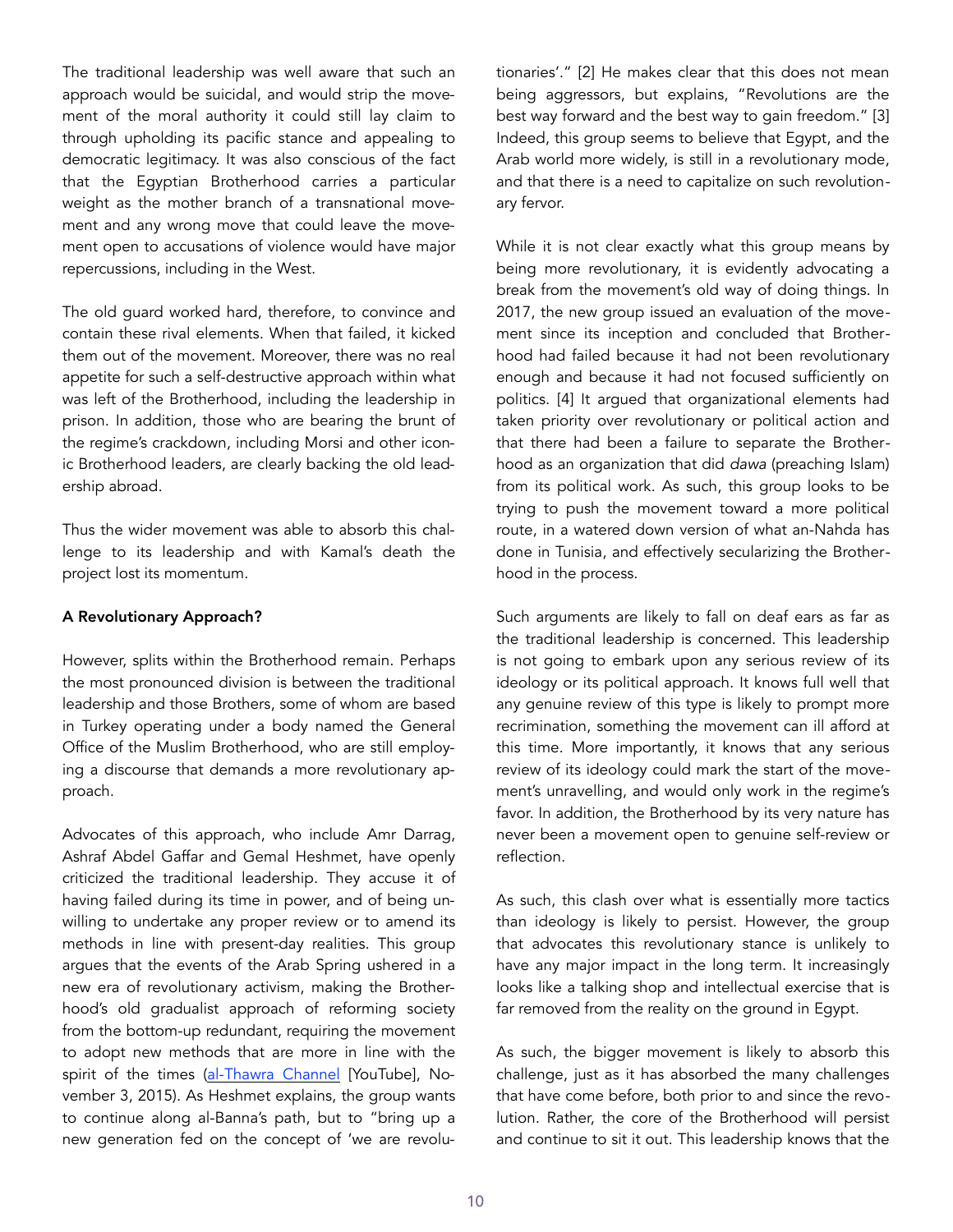best means of self-preservation is to sit tight and wait for circumstances to change.

### What Future?

All this leaves many unanswered questions about the Brotherhood's future in Egypt. While the traditional leadership has indicated a willingness to reach some sort of compromise with the regime, the regime has shown less inclination to do so. According to the Brotherhood, the regime has made overtures to the movement, but these have been somewhat half-hearted and appear to have been more about neutralizing the movement rather than engaging with it politically. [5]

Swiss-based Yousef Nada, who has long served as a kind of foreign commissioner for the movement, claims that he was asked to go to Egypt by the regime for talks. When he refused, he was told to meet with the Egyptian Ambassador to Switzerland. This was clearly not the kind of engagement the Brotherhood had in mind and was reminiscent of the overtures made to al-Nahda elements in Paris and London during the last years of the Ben Ali regime. Ibrahim Mounir, the Deputy Supreme Guide of the Muslim Brotherhood, complained, "We don't want this level of talks. The purpose of their talks is to prolong the life of the regime." Mounir also explained in April 2018 that while contacts had continued from 2014 to 2016, the Brotherhood had come to the conclusion that the regime "wanted us to legitimize the coup."

Despite this, the Brotherhood has continued to talk about reconciliation, this seemingly being a way for it to maintain relevance. In April 2018, Mounir listed three conditions that would need to be met for reconciliation to take place. The first was that talks should be at a more senior level than ambassadorial; the second that the dialogue must include all groups that reject the current regime rather than just the Brotherhood; and the third that all political prisoners, including Morsi, should be released before the commencement of any dialogue. [6]

Such conditions are clearly wishful thinking on the Brotherhood's part. In the 1970s, former President Anwar Sadat enabled the movement to rebuild itself following another long period of repression as a means of countering his nationalist and leftist challengers. Today, President Abdel Fattah al-Sissi is not engaged in any such ideological conflict and can clearly do without the Brotherhood. While Egypt's prisons may be groaning under the weight of political prisoners, including from the movement, there is no ideological or political reason for him to compromise and permit the movement to reestablish itself at this time. Any move by the United States to designate the Brotherhood as a terrorist group will only strengthen his hand in this respect.

As such, the Brotherhood and the regime are locked in the same old stalemate, with neither ready at this current point to give any real ground in order to achieve national reconciliation. The Brotherhood is still too bruised and battered from its disastrous experience following the revolution to be able to make any real compromises. Added to this, it has a long way to go to rebuild trust with the population. While the movement still has a core constituency—many of whom support it because they equate it with Islam itself—the shambolic way in which it approached power has left the impression in the minds of many, including the rest of the opposition, that it is not fit for purpose. As such, the Brotherhood is facing a stark choice. It either bows down to the regime's conditions in order to get a toehold back in the country—something it is in no mood to do at this stage—or its faces a very long wait indeed.

*Alison Pargeter is a Visiting Senior Research Fellow at the School of Security Studies, King's College London and the author of several books on the Muslim Brotherhood including ['Return to the Shadows: The Muslim](https://www.amazon.com/Return-Shadows-Muslim-Brotherhood-Nahda/dp/0863561446/)  [Brotherhood and An-Nahda After the Arab](https://www.amazon.com/Return-Shadows-Muslim-Brotherhood-Nahda/dp/0863561446/)  [Spring'](https://www.amazon.com/Return-Shadows-Muslim-Brotherhood-Nahda/dp/0863561446/) (2016).* 

## **NOTES**

[1] For example, Egypt's interior ministry accused fugitive Muslim Brotherhood leaders who have fled to Qatar of training and financing the perpetrators of the bomb attack on a Cairo church that killed 25 people in December 2016.

[2] Readings from Inside. Gamal Heshmet. Dirasat Mostaqbaliya. Issue 2. October 2017

Available at: *[http://gamalheshmat.com/storage/app/](http://gamalheshmat.com/storage/app/media/uploaded-files/aan-mstkbl-gmaa-lkhon-lmslmyn.pdf) [media/uploaded-files/aan-mstkbl-gmaa-lkhon-lm](http://gamalheshmat.com/storage/app/media/uploaded-files/aan-mstkbl-gmaa-lkhon-lmslmyn.pdf)[slmyn.pdf](http://gamalheshmat.com/storage/app/media/uploaded-files/aan-mstkbl-gmaa-lkhon-lmslmyn.pdf)*

[3] Ibid.